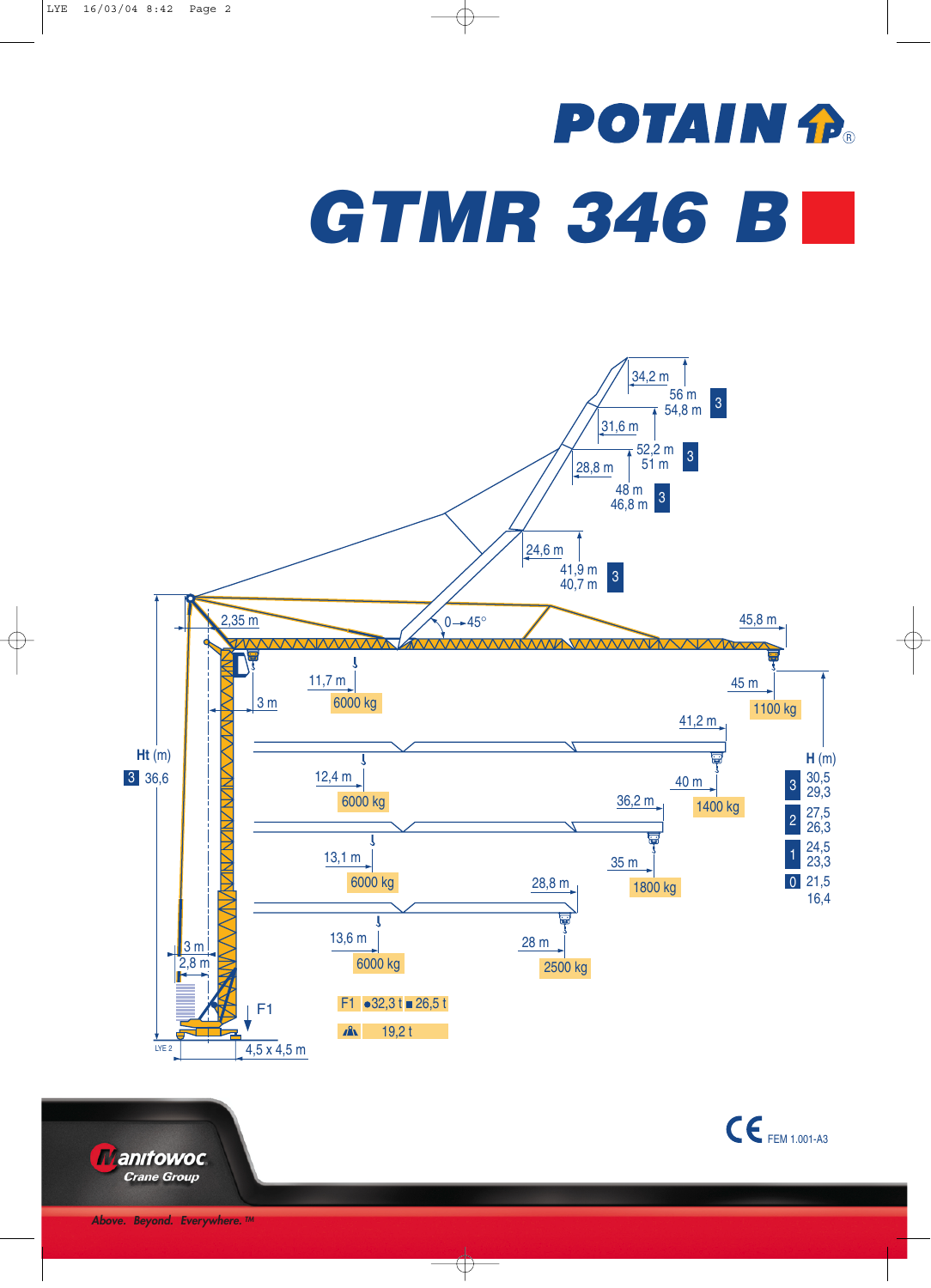| <b>Courbes de</b>    | 45 m                | $3 \triangleright$ | 11.7 | 13   | 15   | 17   | 20   | 23   | 25   | 27   | 30   | 33   | 35   | 37   | 40   | 43   | 45   | m  |
|----------------------|---------------------|--------------------|------|------|------|------|------|------|------|------|------|------|------|------|------|------|------|----|
| charges              | $\overline{\wedge}$ |                    | 6000 | 5265 | 4400 | 3770 | 3090 | 2600 | 2345 | 2130 | 1865 | 1655 | 1535 | 1430 | 1290 | 1170 | 1100 | kg |
| <b>Lastkurven</b>    |                     |                    |      |      |      |      |      |      |      |      |      |      |      |      |      |      |      |    |
| <b>Load diagrams</b> |                     |                    |      |      |      |      |      |      |      |      |      |      |      |      |      |      |      |    |
| <b>Curvas de</b>     | 40 m                | $3 \triangleright$ | 12.4 | 13   | 15   | 17   | 20   | 23   | 25   | 27   | 30   | 33   | 35   | 37   | 40   | m    |      |    |
| cargas               | $\sqrt{N}$          |                    | 6000 | 5650 | 4730 | 4055 | 3325 | 2800 | 2530 | 2300 | 2020 | 1790 | 1660 | 1550 | 1400 | kg   |      |    |
| Curve di carico      |                     |                    |      |      |      |      |      |      |      |      |      |      |      |      |      |      |      |    |
| Curva de cargas      |                     |                    |      |      |      |      |      |      |      |      |      |      |      |      |      |      |      |    |
| LYE <sub>1</sub>     | 35 <sub>m</sub>     | $3 \triangleright$ |      | 13.1 | 15   | 17   | 20   | 23   | 25   | 27   | 30   | 33   | 35   | m    |      |      |      |    |
|                      | $\sqrt{N}$          |                    |      | 6000 | 5080 | 4360 | 3580 | 3020 | 2725 | 2480 | 2180 | 1940 | 1800 | kg   |      |      |      |    |
|                      |                     |                    |      |      |      |      |      |      |      |      |      |      |      |      |      |      |      |    |
|                      |                     |                    |      |      |      |      |      |      |      |      |      |      |      |      |      |      |      |    |
|                      | 28 <sub>m</sub>     | $3 \triangleright$ |      | 13,6 | 15   | 17   | 20   | 23   | 25   | 27   | 28   | m    |      |      |      |      |      |    |
|                      | $\wedge\wedge$      |                    |      | 6000 | 5330 | 4580 | 3760 | 3175 | 2870 | 2615 | 2500 | kg   |      |      |      |      |      |    |



## **GTMR 346 B**

## **POTAIN P.**

| $10^{\circ}$ | . F.<br>Chariot distributeur et<br>courbes de charges                          | D.<br>Verfahrbare Laufkatze und<br>Lastkurven                                          | <b>GB</b><br>Traversing trolley and load<br>diagrams                                      | 8 E J<br>cargas                                                                                        | Carro distribuidor y curvas de Carrellino distributore e curve Carro distribuidor e curva de<br>di carico | - P -<br>cargas                                                                  |
|--------------|--------------------------------------------------------------------------------|----------------------------------------------------------------------------------------|-------------------------------------------------------------------------------------------|--------------------------------------------------------------------------------------------------------|-----------------------------------------------------------------------------------------------------------|----------------------------------------------------------------------------------|
|              | Réactions en service                                                           | Reaktionskräfte in Betrieb                                                             | Reactions in service                                                                      | Reacciones en servicio                                                                                 | Reazioni in servizio                                                                                      | Reacções em serviço                                                              |
|              | Réactions hors service                                                         | Reaktionskräfte außer Betrieb Reactions out of service                                 |                                                                                           | Reacciones fuera de servicio Reazioni fuori servizio                                                   |                                                                                                           | Reacções fora de serviço                                                         |
| $\mathbf{A}$ | A vide sans lest (ni train de<br>transport) avec flèche et<br>hauteur maximum. | Ohne Last, Ballast (und<br>Transportachse), mit<br>Maximalausleger und<br>Maximalhöhe. | Without load, ballast (or<br>transport axles), with<br>maximum jib and maximum<br>height. | Sin carga, sin lastre, (ni tren<br>de transporte), flecha y altura assali di trasporto) con<br>máxima. | A vuoto, senza zavorra (ne<br>braccio massimo e altezza<br>massima.                                       | Sem carga (nem trem de<br>transporte)- sem lastro com<br>lança e altura máximas. |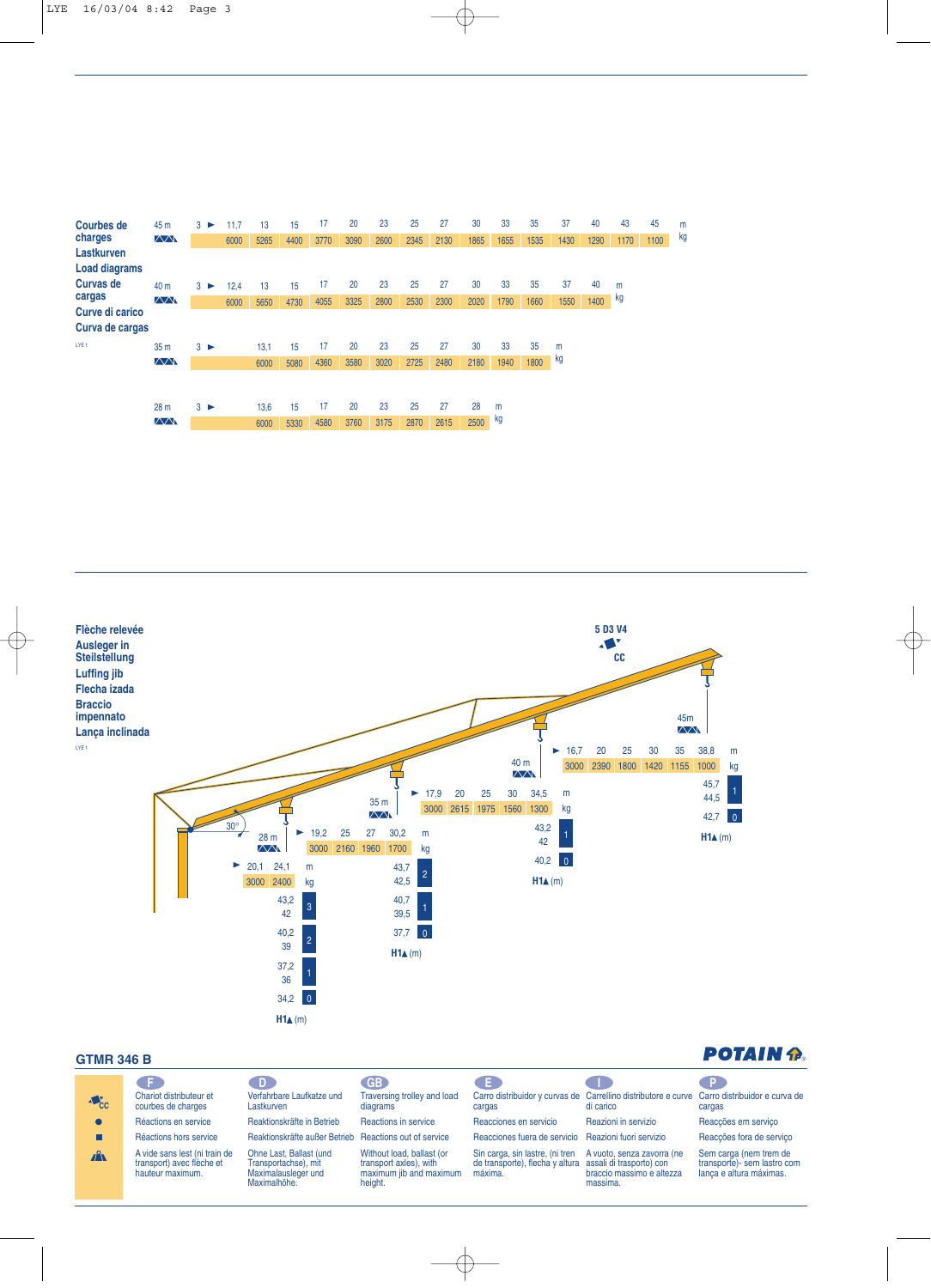| <b>Mécanismes</b><br><b>Antriebe</b><br><b>Mechanisms</b><br><b>Mecanismos</b><br><b>Meccanismi</b><br><b>Mecanismos</b><br>LYE 1 |                                   |                  |                     | 人工<br>$\overline{\phantom{a}}$ |      |               | IVI<br>$\blacktriangleright$<br><u>A.</u> |      |      | $ch - PS$<br>hp | kW  |
|-----------------------------------------------------------------------------------------------------------------------------------|-----------------------------------|------------------|---------------------|--------------------------------|------|---------------|-------------------------------------------|------|------|-----------------|-----|
|                                                                                                                                   | ▲                                 | <b>20 LVF 15</b> | m/min               | 5,5                            | 27,5 | 55            | 2,7                                       | 13,7 | 27,5 | 20              | 15  |
|                                                                                                                                   |                                   |                  | Kg                  | 3000                           | 3000 | 1500          | 6000                                      | 6000 | 3000 |                 |     |
|                                                                                                                                   | $\blacksquare$<br>5 D3 V4         |                  | m/min               | $15 - 30 - 58$                 |      |               |                                           |      |      | 5,5             | 4   |
|                                                                                                                                   | $\bigodot$<br><b>RCV 51</b>       |                  | tr/min U/min<br>rpm | $0 \rightarrow 0.8$            |      |               |                                           |      |      |                 | 4,4 |
|                                                                                                                                   | <b>THEFT</b><br>◂◉▸<br>$\Diamond$ | <b>TDV 324</b>   | m/min               |                                | 25   |               |                                           |      |      |                 | 2x3 |
|                                                                                                                                   | $R \geq 8$ m                      | <b>TB 124</b>    | m/min               | 25                             |      |               |                                           |      |      | 2x4             | 2x3 |
|                                                                                                                                   |                                   | <b>CEI 38</b>    | ÆF<br><b>IEC 38</b> | KVA                            |      |               |                                           |      |      |                 |     |
| 400 V (+6% -10%) 50 Hz                                                                                                            |                                   |                  |                     |                                |      | <b>30 kVA</b> | 2000/14                                   |      |      |                 |     |



## **GTMR 346 B**

| <b>GTMR 346 B</b> |                                                         |                                                        |                                                           |                                                            |                                                     |                                                      |  |  |
|-------------------|---------------------------------------------------------|--------------------------------------------------------|-----------------------------------------------------------|------------------------------------------------------------|-----------------------------------------------------|------------------------------------------------------|--|--|
|                   |                                                         | D.                                                     | <b>GB</b>                                                 | Œ.                                                         |                                                     | ∴P.                                                  |  |  |
|                   | Levage                                                  | Heben                                                  | Hoisting                                                  | Elevación                                                  | Sollevamento                                        | Elevação                                             |  |  |
| $\blacksquare$    | <b>Distribution</b>                                     | Katzfahren                                             | <b>Trolleying</b>                                         | <b>Distribución</b>                                        | <b>Ditribuzione</b>                                 | Distribuição                                         |  |  |
| $\bigodot$        | Orientation                                             | Schwenken                                              | Slewing                                                   | Orientación                                                | Rotazione                                           | Rotação                                              |  |  |
| <b>KOP</b>        | <b>Translation</b>                                      | Kranfahren                                             | <b>Travelling</b>                                         | <b>Traslación</b>                                          | <b>Traslazione</b>                                  | Translação                                           |  |  |
| $\bigcap$         | Conforme aux directives CEE<br>sur le niveau acoustique | Gemäss EWG-Richtlinien für<br>den Schall-Leistungspege | In compliance with the EEC<br>Instructions on noise level | Conforme con las directivas<br>CEE sobre el nivel acustico | Conforme alle direttive CEE<br>sul livello acustico | Conforme as directivas CEE<br>sobre o nível acústico |  |  |